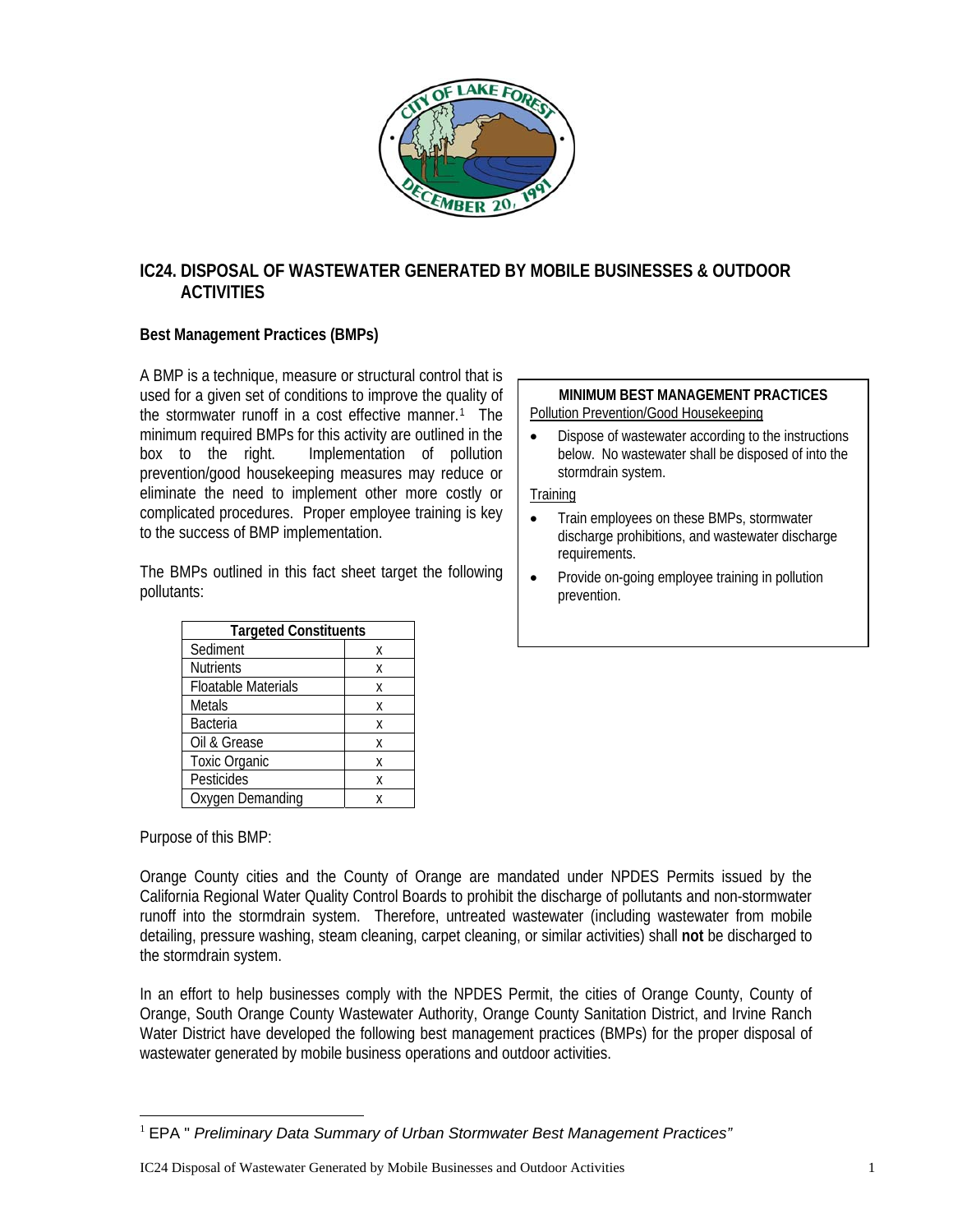If you have specific questions regarding any of the BMPs herein, please call your local sewering agency or your City's NPDES Coordinator. The telephone numbers are listed at the end of this document.

Attached is a map delineating the various sewer district boundaries for your reference.



# **Water District Boundary Map**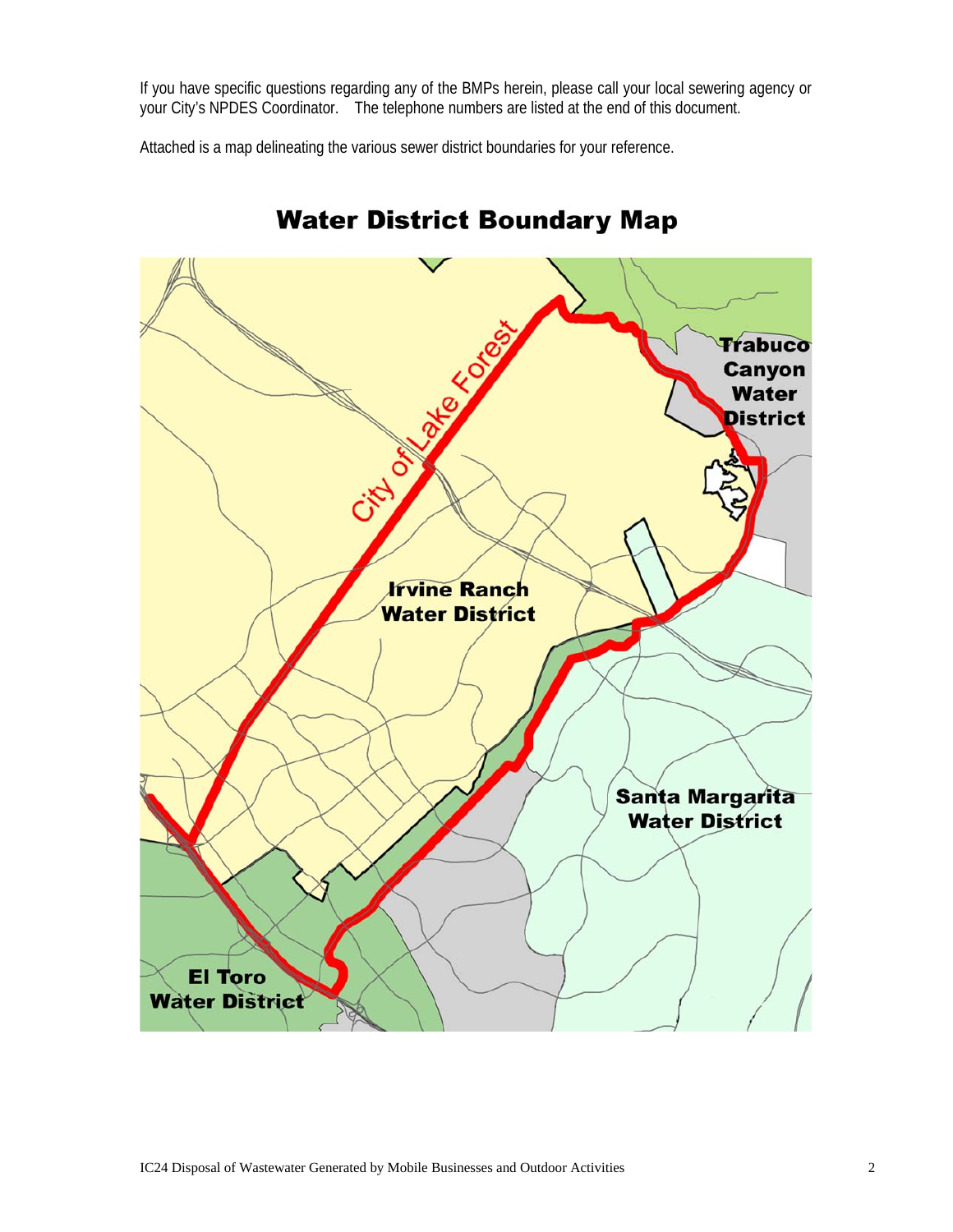## **1. General Best Management Practices (BMPs) and Preparation of Work Area**

## *What should I do prior to conducting a job?*

The BMPs presented below are intended to help you comply with local and state regulations that prohibit wastewater from entering the stormdrain system. The following BMPs must be followed by all mobile businesses or outdoor activities of a fixed business that generate wastewater, regardless of the type of surface to be cleaned or cleaning operation to be performed:

- Evaluate the chemicals and compounds used for cleaning and reduce or eliminate the use of those that contain solvents, heavy metals, high levels of phosphates, or very high/very low pH that exceeds the local sewering agency requirements.
- Walk through the area where the cleaning will occur prior to the start of the job and identify all area drains, yard drains, and catch basins where wastewater could potentially enter the stormdrain system.
- Block/seal off identified drains or catch basins using sand bags, plugs, rubber mats, or temporary berms.
- Collect all trash and debris from the project area and place them in a trash bin for disposal.
- Sweep all surface areas prior to cleaning to minimize the amount of suspended solids, soil, and grit in wastewater.
- Identify the wastewater disposal option that will be used. Whether you are discharging to landscaping or the sanitary sewer, it is necessary that you meet all the requirements identified below.
- Conduct mobile washing in accordance with all operating instructions provided by the equipment supplier. Maintain equipment in good working order and routinely check and test all safety features.

#### *What methods can be used to collect wastewater at a site?*

There is no specific containment method that must be used for wastewater collection/diversion. However, the system must be adequately designed so that the wastewater does not flow into an on-site or off-site stormdrain inlet. All mobile and existing businesses should use one of the following methods, regardless of the surface to be cleaned or the type of cleaning operation to be performed:

- Portable containment areas can be made from waterproof tarps, heavy-duty plastic, or rubber matting equipped with berms to prevent wastewater from running into stormdrain inlets or discharge off-site. Materials that can be used for berms include sand bags or water-filled tubing. Whatever containment material is used, it must seal tightly to the ground so that no wastewater can pass under or over the berms.
- When power washing smaller pieces of equipment, containment devices to use may include portable vinyl swimming pools, plastic 55-gallon drums on casters, and flat metal or plastic containment pads.
- Depending on the volume of wastewater generated, it may be necessary to use a pump system, which may range in size from a wet-dry vacuum to a sump pump. A natural basin from which to pump can also be set up by establishing a slightly sloped containment area.
- Stationary or more permanent containment areas can be constructed with cement. Berms and pump systems may be used to contain wastewater and divert it to a holding tank.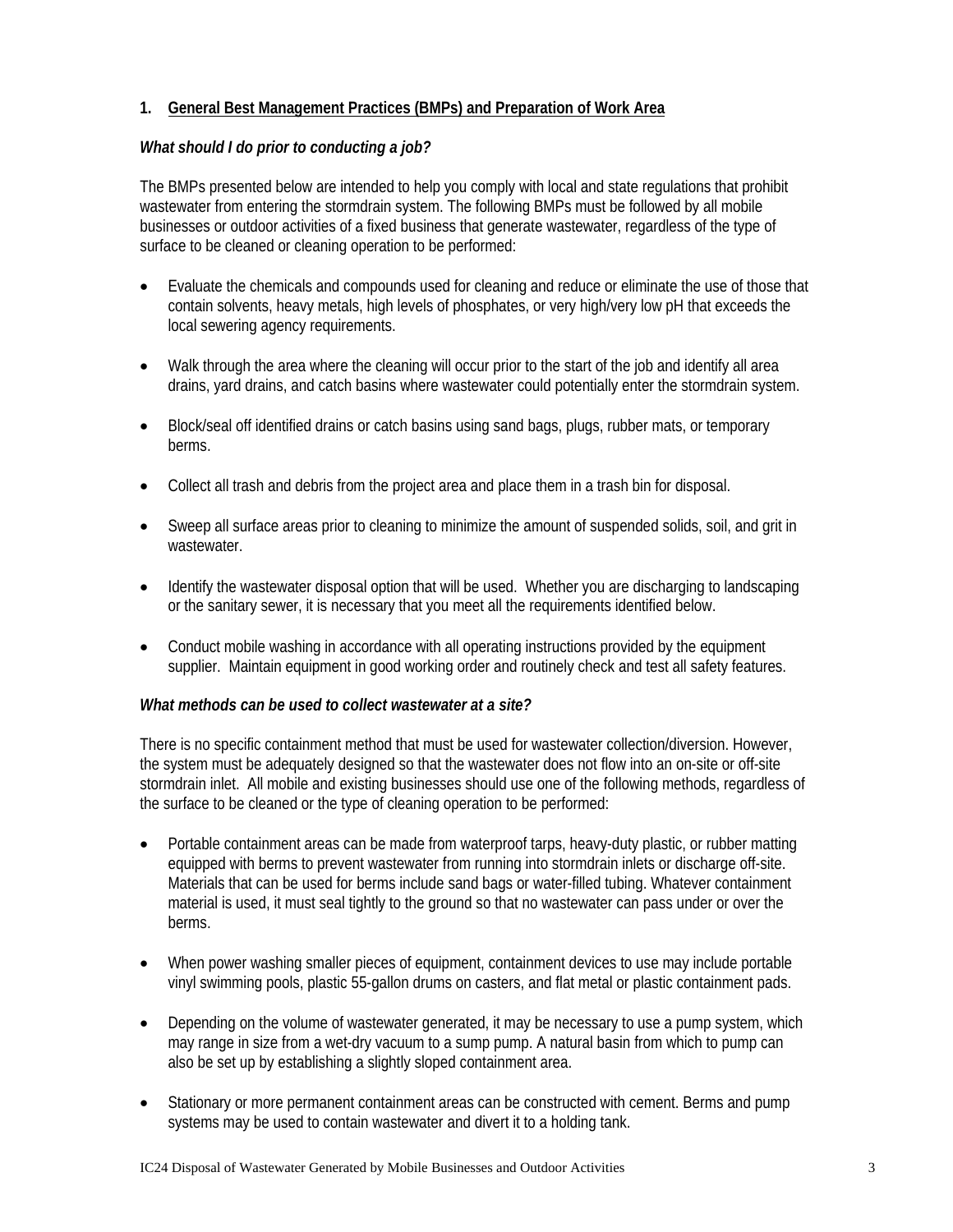- Commercial wastewater collection systems are also available for power washing. These systems can range from portable wash pits to self-contained water recycling systems. A list of companies selling this type of equipment can usually be found in the telephone book under "Pressure Washing Services and Equipment".
- Stormdrain inlet covers can be made of an impermeable barrier such as a heavy-duty vinyl or plastic secured in place with materials such as concrete blocks, gravel bags, or sand bags. Stormdrain inlet covers may also be available though commercial vendors.

**Note:** Blocking stormdrain catch basin inlets in the public right-of-way (i.e. public street, or other publicly owned facility) is prohibited as a method of containment, unless expressly permitted by the municipality typically through an encroachment permit process. Wastewater should be contained on-site prior to entering the public right-of-way. Contact the local municipality for more information.

#### **2. Wastewater Disposal Options**

#### **How can I dispose of my wastewater?**

Wastewater is not allowed in the stormdrain or street. However, the wastewater may be discharged to landscaping or the sanitary sewer, or it may be picked up and disposed of by a waste hauler. Please note that if you are unsure of the types of pollutants in the wastewater, laboratory analysis may be required to establish the proper disposal method.

Choose one of the three wastewater disposal options listed below based upon the following conditions:

#### **Option 1: Discharge Wastewater to a Landscaped Area**

The wastewater must meet the following requirements if discharging to landscaping:

- The pH must be between 6.5 and 8.5. This can be checked quickly and easily through the use of pH paper test strips.
- The wastewater may not contain:
	- o Toxic materials.
	- o Degreasers.
	- o Pollutants that may create a fire or explosion hazard (e.g., gasoline, diesel).
	- o Solid or viscous pollutants in amounts sufficient to cause obstruction or blockage of flow.
	- o Petroleum oil, or other products of mineral oil origin.
	- o Paint.
- In addition, wastewater from cleaning food-related vehicles or areas, vehicle exteriors or engines, and buildings with lead- or mercury-based paint should **not** be discharged to landscaping.
- Filter the wastewater if it contains debris, fibers, or other suspended solids.
- Ensure that the wastewater is fully contained within the landscaped area and will fully infiltrate into the ground prior to leaving the job site.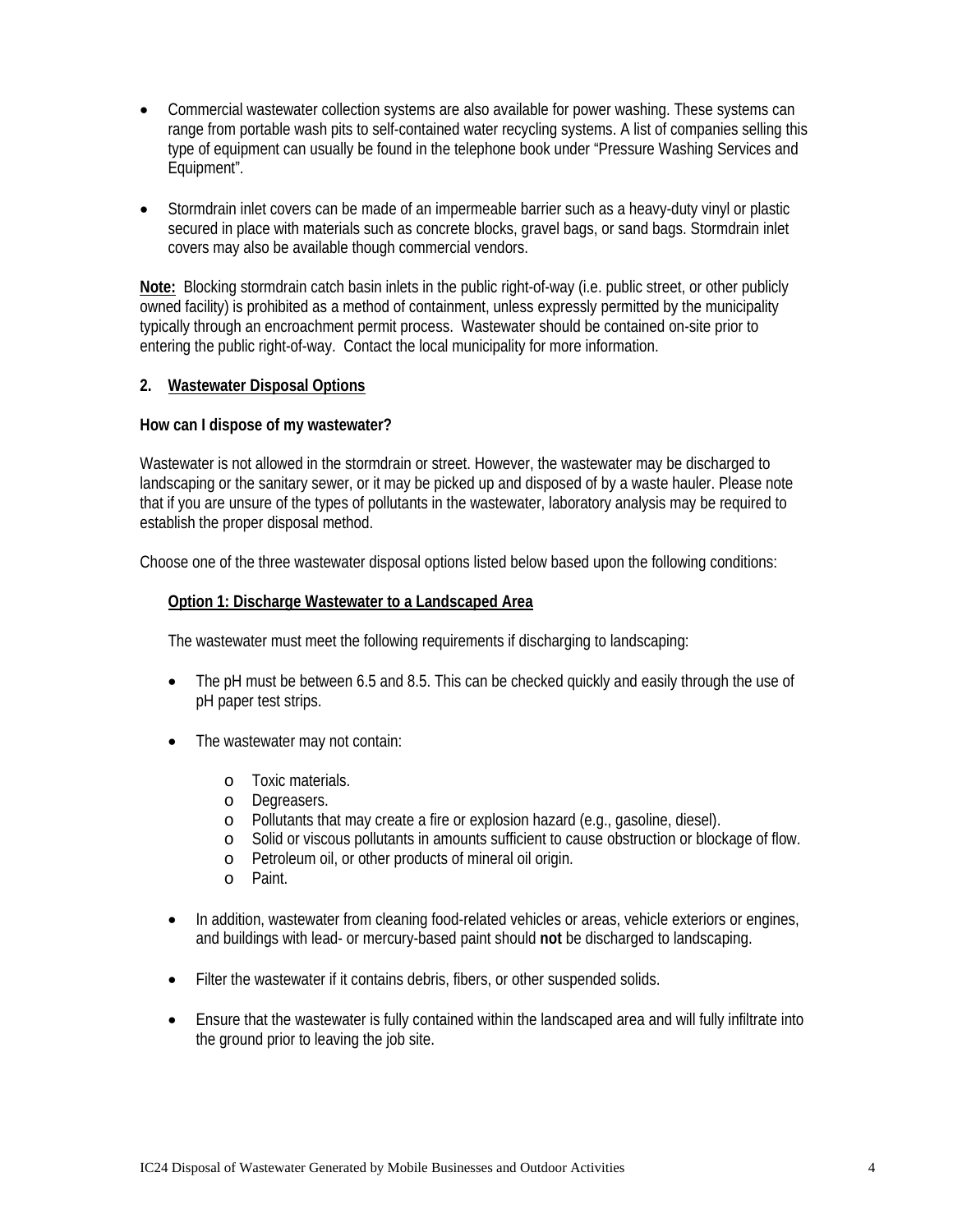## **Option 2: Discharge Wastewater to the Sanitary Sewer**

*The wastewater must comply with the following conditions if disposed of into the sanitary sewer system:* 

- The wastewater temperature must be less than  $140^{\circ}$ F (60 $^{\circ}$ C).
- The pH must be between 6.0 and 12.0. This can be checked quickly and easily through the use of pH paper test strips. Adjust the wastewater to a pH that is between 6.0 and 12.0. Dilution is not an effective or acceptable pretreatment.
- The wastewater quality must comply with the local sanitary sewer district's discharge limits and requirements. The wastewater should not contain large volumes or concentrations of:
	- o Pollutants that may create a fire or explosion hazard (e.g., gasoline, diesel).
	- o Solid or viscous pollutants in amounts sufficient to cause obstruction or blockage of flow.
	- o Petroleum oil, non-biodegradable cutting oil, or other products of mineral oil origin.
	- o Oil based paint.

Prior to surface washing, you must exercise any reasonable means to eliminate large volumes or concentrations of the above listed pollutants. Common methods to eliminate standing pools of pollutants include the placement of absorbent to adsorb the pollutant, dry-sweeping the absorbent, and disposing of the absorbent properly.

- No wastewater shall be discharged into any publicly owned sewer manholes without the sewer agency's written authorization.
- Filter the wastewater if it contains debris, fibers, or other suspended solids.
- If chemicals (e.g., solvents or acids) are used during the cleaning process, additional precautions may be needed. Contact your local sanitation district to learn if wastewater containing these chemicals requires pretreatment before discharge to the sanitary sewer or if it needs to be treated as hazardous waste.
- Ensure that the wastewater is released at a flow rate and/or concentration, which will not cause problems, pass through, or interference with the sewerage facilities. Generally, if you are using a privately owned cleanout, sink, toilet, or floor drain at a client's property, and the flow does not backup, the flow amount will not cause problems, pass through, or interference with the sewerage facilities.
- Utilize an approved discharge point such as:
	- o Privately owned cleanout (or sink, toilet or floor drain), oil/water separator, or below ground clarifier at the client's property where the wash water is generated;
	- o Privately owned industrial sewer connection at the client's property where the wash water is generated:
	- o Waste hauler station at sanitary sewer facility; and
	- o Any other disposal points approved by the sanitary sewer facility.
- Maintain a logbook of all discharges.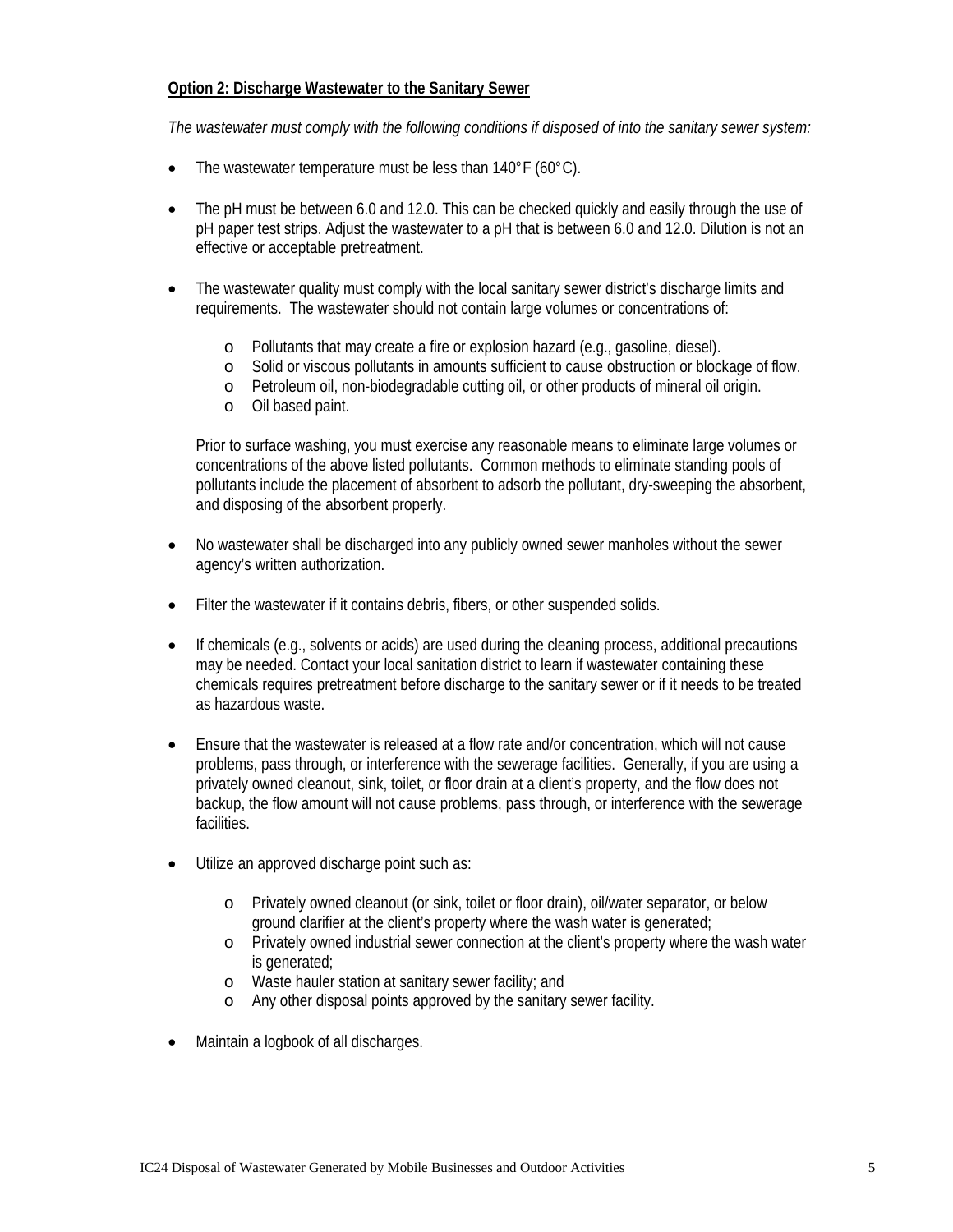## **Option 3: Dispose of Wastewater Using a Professional Hazardous Waste Hauler**

*Wastewater that can be characterized in any of the following ways must be disposed of using a hazardous waste hauler:*

- Is corrosive (as indicated by a pH value of less than 5.5) or caustic (as indicated by a pH value of greater than 10.0).
- Contains a pollutant that may create a fire or explosion hazard (e.g., gasoline, diesel fuel).
- Contains solid or viscous pollutants in amounts sufficient to cause obstruction or blockage of flow.
- Contains petroleum oil, non-biodegradable cutting oil, or other products of mineral oil origin.
- Contains other potential hazardous wastes. Examples of other potential hazardous wastes include:
	- o Wastewater generated from power washing old paint off a building. Paint chips need to be collected, evaluated, and disposed of properly. Paint chips cannot be left on the ground at the job site. Old paint stripped off commercial buildings may contain metals (e.g., lead, chromium, cadmium, and mercury), causing it to be a regulated hazardous waste.
	- o Wastewater used in conjunction with certain solvents and degreasing agents, which may cause the wastewater to be classified as a listed or characteristic hazardous waste.

#### *You must comply with the following conditions if a hazardous waste hauler is used:*

- Ensure that the waste hauler is certified by the appropriate sanitary sewering agency and the Orange County Health Care Agency, is Hazardous Waste DOT certified, and is complying with applicable discharge regulations, which may include obtaining necessary permits and conducting water quality monitoring requirements. Please contact the Orange County Health Care Agency and/or your local fire department for specific requirements.
- Identify the wastes involved and determine if a hazardous waste has been generated.
- Maintain a logbook of all discharges and hazardous waste manifests, if applicable.

#### **For additional information contact:**

City of Lake Forest Public Works Department 25550 Commercentre Drive Lake Forest, California 92630 (949) 461-3480 www.lakeforestca.gov

El Toro Water District 24251 Los Alisos Boulevard Lake Forest, California 92630 (949) 837-0660 www.etwd.com